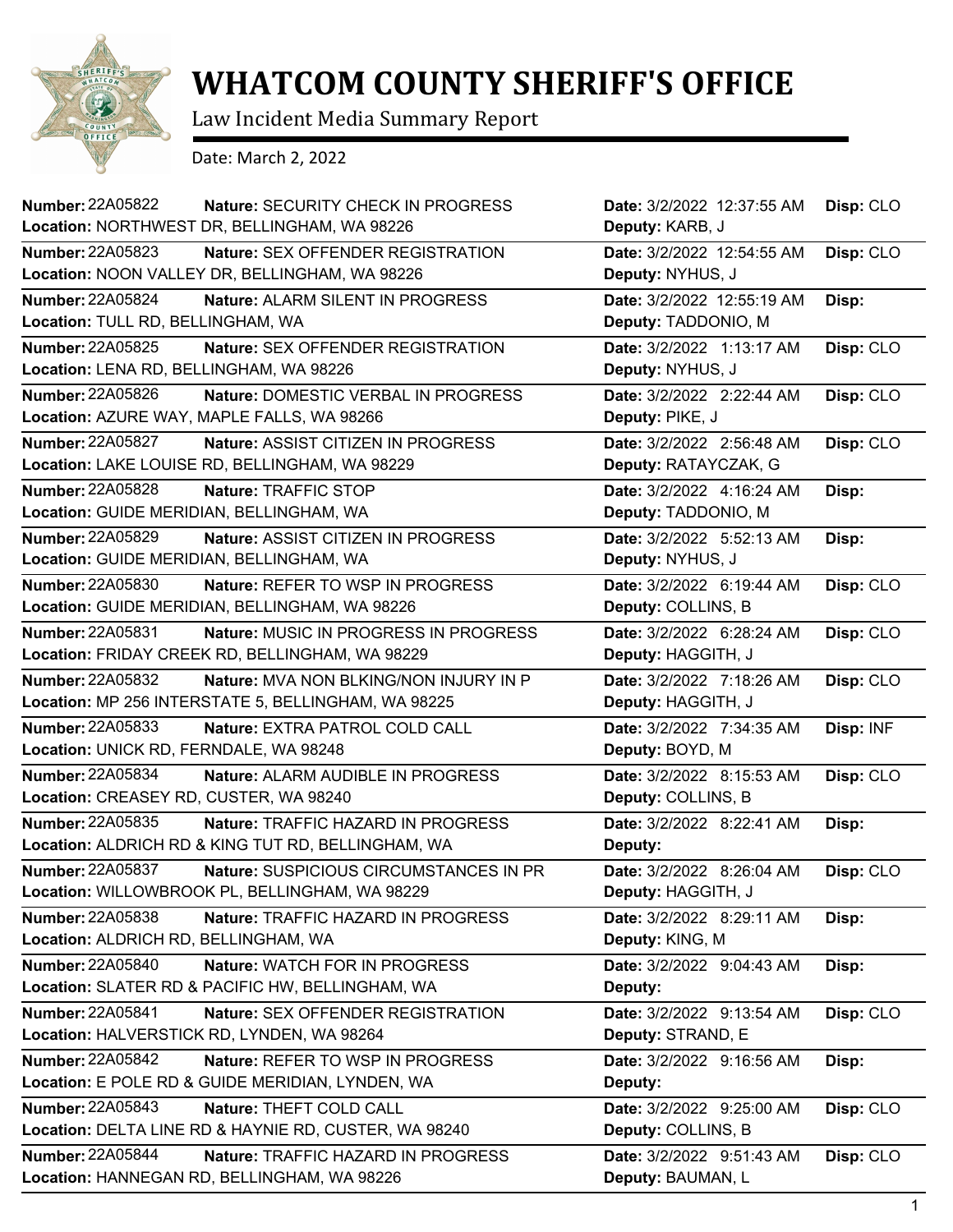| Location: COTTONWOOD CT, BLAINE, WA 98230<br>Deputy: BAUMAN, L<br>Nature: Not available.<br>Date: 3/2/2022 10:24:09 AM<br>Disp:<br>Location: GEMINI ST, BLAINE, WA<br>Deputy:<br>Nature: DOMESTIC PHYSICAL COLD CALL<br>Date: 3/2/2022 10:25:18 AM<br>Disp: CAA<br>Location: HOLLYWOOD AVE, BELLINGHAM, WA 98225<br>Deputy: HAGGITH, J<br>Arrested: KELLOGG, JEFFREY L.<br>Age: 39<br>Offenses: Assault 4th DV<br>Nature: WELFARE CHECK IN PROGRESS<br>Date: 3/2/2022 1:02:35 PM<br>Disp:<br>Location: PHEASANT DR, BLAINE, WA<br>Deputy: COLLINS, B<br>Nature: MVA NON BLKING/NON INJURY IN P<br>Date: 3/2/2022 1:12:57 PM<br>Disp:<br>Location: CAMP 2 & CANDICE LN, SEDRO WOOLLEY, WA<br>Deputy: YORK, T<br>Nature: MVA NON BLKING/NON INJURY IN P<br>Date: 3/2/2022 1:19:00 PM<br>Disp:<br>Location: CAMP 2 & CANDICE LN, SEDRO WOOLLEY, WA<br>Deputy:<br>Number: 22A05855<br>Nature: FOLLOW UP<br>Disp: CLO<br>Date: 3/2/2022 1:18:14 PM<br>Location: W SMITH RD, BELLINGHAM, WA 98226<br>Deputy: WILSON, J<br>Number: 22A05856<br>Disp: CLO<br>Nature: ASSIST CITIZEN IN PROGRESS<br>Date: 3/2/2022 1:21:47 PM<br>Location: CLEARBROOK RD, SUMAS, WA 98295<br>Deputy: BAUMAN, L<br><b>Number: 22A05857</b><br><b>Nature: WATCH FOR IN PROGRESS</b><br>Date: 3/2/2022 1:24:31 PM<br>Disp:<br>Location: CAMP 2 & CANDICE LN, SEDRO WOOLLEY, WA<br>Deputy:<br>Nature: SERVE PAPERS IN PROGRESS<br>Date: 3/2/2022 1:30:00 PM<br>Disp: INF<br>Location: SALTSPRING DR, FERNDALE, WA 98248<br>Deputy: BOYD, M<br><b>Number: 22A05859</b><br>Nature: MVA INJURY IN PROGRESS<br>Date: 3/2/2022 1:26:36 PM<br>Disp: CLO<br>Location: VISTA DR, FERNDALE, WA 98248<br>Deputy: BAUMAN, L<br><b>Number: 22A05860</b><br>Nature: FIGHT COLD CALL<br>Date: 3/2/2022 1:51:31 PM<br>Disp: CAA<br>Location: DIVISION ST, BELLINGHAM, WA 98226<br>Deputy: KLUTTS, C<br>Arrested: STEAGALL, SKYLER D.<br>Age: 25<br><b>Offenses: Assault 4th</b><br>Nature: THREAT COLD CALL<br>Date: 3/2/2022 2:13:05 PM<br>Disp:<br>Location: QUINAULT RD, BLAINE, WA<br>Deputy: JONES, D<br>Number: 22A05862<br>Nature: WHATCOMM RECORD IN PROGRESS<br>Date: 3/2/2022 2:17:39 PM<br>Disp:<br>Location: DEMING RD, DEMING, WA<br>Deputy:<br>Number: 22A05863<br>Nature: ASSIST CITIZEN IN PROGRESS<br>Disp:<br>Date: 3/2/2022 2:43:04 PM<br>Location: GRANDVIEW RD, BLAINE, WA<br>Deputy:<br>Nature: ASSIST AGENCY IN PROGRESS<br>Date: 3/2/2022 2:50:19 PM<br>Disp:<br>Location: LITTLE BIG HORN RD, MAPLE FALLS, WA<br>Deputy: ROBINSON, S<br>Number: 22A05865<br>Nature: ATTEMPTED SUICIDE IN PROGRESS<br>Date: 3/2/2022 3:00:29 PM<br>Disp: CLO<br>Location: GUIDE MERIDIAN, BELLINGHAM, WA 98226<br>Deputy: WILSON, J<br>Number: 22A05866<br>Nature: ALARM AUDIBLE IN PROGRESS<br>Date: 3/2/2022 3:01:21 PM<br>Disp:<br>Location: DELLESTA DR, BELLINGHAM, WA<br>Deputy:<br><b>Number: 22A05867</b><br>Nature: WATCH FOR IN PROGRESS<br>Disp: CLO<br>Date: 3/2/2022 3:01:45 PM<br>Location: MUSIC PL, MAPLE FALLS, WA 98266<br>Deputy: ANDERS, J<br>Number: 22A05868<br>Nature: SHOTS IN PROGRESS<br>Date: 3/2/2022 3:16:30 PM<br>Disp:<br>Location: SPRUCE CT, MAPLE FALLS, WA<br>Deputy:<br>Number: 22A05869<br>Nature: SHOTS IN PROGRESS<br>Date: 3/2/2022 3:17:00 PM<br>Disp: CLO<br>Location: SHAMROCK RD, MAPLE FALLS, WA 98266<br>Deputy: ANDERS, J<br><b>Number: 22A05870</b><br>Nature: WELFARE CHECK IN PROGRESS<br>Date: 3/2/2022 3:26:42 PM<br>Disp:<br>Location: BIRCH BAY LYNDEN RD, CUSTER, WA<br>Deputy: JONES, D<br>Nature: LANDLORD TENANT DISPUTE COLD C<br>Date: 3/2/2022 3:28:23 PM<br>Disp:<br>Deputy: BOYD, M<br>Location: GUIDE MERIDIAN, BELLINGHAM, WA | Number: 22A05845        | Nature: ASSIST CITIZEN IN PROGRESS | Date: 3/2/2022 9:53:51 AM | Disp: CLO |
|------------------------------------------------------------------------------------------------------------------------------------------------------------------------------------------------------------------------------------------------------------------------------------------------------------------------------------------------------------------------------------------------------------------------------------------------------------------------------------------------------------------------------------------------------------------------------------------------------------------------------------------------------------------------------------------------------------------------------------------------------------------------------------------------------------------------------------------------------------------------------------------------------------------------------------------------------------------------------------------------------------------------------------------------------------------------------------------------------------------------------------------------------------------------------------------------------------------------------------------------------------------------------------------------------------------------------------------------------------------------------------------------------------------------------------------------------------------------------------------------------------------------------------------------------------------------------------------------------------------------------------------------------------------------------------------------------------------------------------------------------------------------------------------------------------------------------------------------------------------------------------------------------------------------------------------------------------------------------------------------------------------------------------------------------------------------------------------------------------------------------------------------------------------------------------------------------------------------------------------------------------------------------------------------------------------------------------------------------------------------------------------------------------------------------------------------------------------------------------------------------------------------------------------------------------------------------------------------------------------------------------------------------------------------------------------------------------------------------------------------------------------------------------------------------------------------------------------------------------------------------------------------------------------------------------------------------------------------------------------------------------------------------------------------------------------------------------------------------------------------------------------------------------------------------------------------------------------------------------------------------------------------------------------------------------------------------------------------------------------------------------------------------------------------------------------------------------------------------------------------------------------------------------------------------------------------------------------------------------------------------------------------------------|-------------------------|------------------------------------|---------------------------|-----------|
|                                                                                                                                                                                                                                                                                                                                                                                                                                                                                                                                                                                                                                                                                                                                                                                                                                                                                                                                                                                                                                                                                                                                                                                                                                                                                                                                                                                                                                                                                                                                                                                                                                                                                                                                                                                                                                                                                                                                                                                                                                                                                                                                                                                                                                                                                                                                                                                                                                                                                                                                                                                                                                                                                                                                                                                                                                                                                                                                                                                                                                                                                                                                                                                                                                                                                                                                                                                                                                                                                                                                                                                                                                                            |                         |                                    |                           |           |
|                                                                                                                                                                                                                                                                                                                                                                                                                                                                                                                                                                                                                                                                                                                                                                                                                                                                                                                                                                                                                                                                                                                                                                                                                                                                                                                                                                                                                                                                                                                                                                                                                                                                                                                                                                                                                                                                                                                                                                                                                                                                                                                                                                                                                                                                                                                                                                                                                                                                                                                                                                                                                                                                                                                                                                                                                                                                                                                                                                                                                                                                                                                                                                                                                                                                                                                                                                                                                                                                                                                                                                                                                                                            | <b>Number: 22A05847</b> |                                    |                           |           |
|                                                                                                                                                                                                                                                                                                                                                                                                                                                                                                                                                                                                                                                                                                                                                                                                                                                                                                                                                                                                                                                                                                                                                                                                                                                                                                                                                                                                                                                                                                                                                                                                                                                                                                                                                                                                                                                                                                                                                                                                                                                                                                                                                                                                                                                                                                                                                                                                                                                                                                                                                                                                                                                                                                                                                                                                                                                                                                                                                                                                                                                                                                                                                                                                                                                                                                                                                                                                                                                                                                                                                                                                                                                            |                         |                                    |                           |           |
|                                                                                                                                                                                                                                                                                                                                                                                                                                                                                                                                                                                                                                                                                                                                                                                                                                                                                                                                                                                                                                                                                                                                                                                                                                                                                                                                                                                                                                                                                                                                                                                                                                                                                                                                                                                                                                                                                                                                                                                                                                                                                                                                                                                                                                                                                                                                                                                                                                                                                                                                                                                                                                                                                                                                                                                                                                                                                                                                                                                                                                                                                                                                                                                                                                                                                                                                                                                                                                                                                                                                                                                                                                                            | <b>Number: 22A05848</b> |                                    |                           |           |
|                                                                                                                                                                                                                                                                                                                                                                                                                                                                                                                                                                                                                                                                                                                                                                                                                                                                                                                                                                                                                                                                                                                                                                                                                                                                                                                                                                                                                                                                                                                                                                                                                                                                                                                                                                                                                                                                                                                                                                                                                                                                                                                                                                                                                                                                                                                                                                                                                                                                                                                                                                                                                                                                                                                                                                                                                                                                                                                                                                                                                                                                                                                                                                                                                                                                                                                                                                                                                                                                                                                                                                                                                                                            |                         |                                    |                           |           |
|                                                                                                                                                                                                                                                                                                                                                                                                                                                                                                                                                                                                                                                                                                                                                                                                                                                                                                                                                                                                                                                                                                                                                                                                                                                                                                                                                                                                                                                                                                                                                                                                                                                                                                                                                                                                                                                                                                                                                                                                                                                                                                                                                                                                                                                                                                                                                                                                                                                                                                                                                                                                                                                                                                                                                                                                                                                                                                                                                                                                                                                                                                                                                                                                                                                                                                                                                                                                                                                                                                                                                                                                                                                            |                         |                                    |                           |           |
|                                                                                                                                                                                                                                                                                                                                                                                                                                                                                                                                                                                                                                                                                                                                                                                                                                                                                                                                                                                                                                                                                                                                                                                                                                                                                                                                                                                                                                                                                                                                                                                                                                                                                                                                                                                                                                                                                                                                                                                                                                                                                                                                                                                                                                                                                                                                                                                                                                                                                                                                                                                                                                                                                                                                                                                                                                                                                                                                                                                                                                                                                                                                                                                                                                                                                                                                                                                                                                                                                                                                                                                                                                                            |                         |                                    |                           |           |
|                                                                                                                                                                                                                                                                                                                                                                                                                                                                                                                                                                                                                                                                                                                                                                                                                                                                                                                                                                                                                                                                                                                                                                                                                                                                                                                                                                                                                                                                                                                                                                                                                                                                                                                                                                                                                                                                                                                                                                                                                                                                                                                                                                                                                                                                                                                                                                                                                                                                                                                                                                                                                                                                                                                                                                                                                                                                                                                                                                                                                                                                                                                                                                                                                                                                                                                                                                                                                                                                                                                                                                                                                                                            | <b>Number: 22A05852</b> |                                    |                           |           |
|                                                                                                                                                                                                                                                                                                                                                                                                                                                                                                                                                                                                                                                                                                                                                                                                                                                                                                                                                                                                                                                                                                                                                                                                                                                                                                                                                                                                                                                                                                                                                                                                                                                                                                                                                                                                                                                                                                                                                                                                                                                                                                                                                                                                                                                                                                                                                                                                                                                                                                                                                                                                                                                                                                                                                                                                                                                                                                                                                                                                                                                                                                                                                                                                                                                                                                                                                                                                                                                                                                                                                                                                                                                            |                         |                                    |                           |           |
|                                                                                                                                                                                                                                                                                                                                                                                                                                                                                                                                                                                                                                                                                                                                                                                                                                                                                                                                                                                                                                                                                                                                                                                                                                                                                                                                                                                                                                                                                                                                                                                                                                                                                                                                                                                                                                                                                                                                                                                                                                                                                                                                                                                                                                                                                                                                                                                                                                                                                                                                                                                                                                                                                                                                                                                                                                                                                                                                                                                                                                                                                                                                                                                                                                                                                                                                                                                                                                                                                                                                                                                                                                                            | Number: 22A05853        |                                    |                           |           |
|                                                                                                                                                                                                                                                                                                                                                                                                                                                                                                                                                                                                                                                                                                                                                                                                                                                                                                                                                                                                                                                                                                                                                                                                                                                                                                                                                                                                                                                                                                                                                                                                                                                                                                                                                                                                                                                                                                                                                                                                                                                                                                                                                                                                                                                                                                                                                                                                                                                                                                                                                                                                                                                                                                                                                                                                                                                                                                                                                                                                                                                                                                                                                                                                                                                                                                                                                                                                                                                                                                                                                                                                                                                            |                         |                                    |                           |           |
|                                                                                                                                                                                                                                                                                                                                                                                                                                                                                                                                                                                                                                                                                                                                                                                                                                                                                                                                                                                                                                                                                                                                                                                                                                                                                                                                                                                                                                                                                                                                                                                                                                                                                                                                                                                                                                                                                                                                                                                                                                                                                                                                                                                                                                                                                                                                                                                                                                                                                                                                                                                                                                                                                                                                                                                                                                                                                                                                                                                                                                                                                                                                                                                                                                                                                                                                                                                                                                                                                                                                                                                                                                                            | Number: 22A05854        |                                    |                           |           |
|                                                                                                                                                                                                                                                                                                                                                                                                                                                                                                                                                                                                                                                                                                                                                                                                                                                                                                                                                                                                                                                                                                                                                                                                                                                                                                                                                                                                                                                                                                                                                                                                                                                                                                                                                                                                                                                                                                                                                                                                                                                                                                                                                                                                                                                                                                                                                                                                                                                                                                                                                                                                                                                                                                                                                                                                                                                                                                                                                                                                                                                                                                                                                                                                                                                                                                                                                                                                                                                                                                                                                                                                                                                            |                         |                                    |                           |           |
|                                                                                                                                                                                                                                                                                                                                                                                                                                                                                                                                                                                                                                                                                                                                                                                                                                                                                                                                                                                                                                                                                                                                                                                                                                                                                                                                                                                                                                                                                                                                                                                                                                                                                                                                                                                                                                                                                                                                                                                                                                                                                                                                                                                                                                                                                                                                                                                                                                                                                                                                                                                                                                                                                                                                                                                                                                                                                                                                                                                                                                                                                                                                                                                                                                                                                                                                                                                                                                                                                                                                                                                                                                                            |                         |                                    |                           |           |
|                                                                                                                                                                                                                                                                                                                                                                                                                                                                                                                                                                                                                                                                                                                                                                                                                                                                                                                                                                                                                                                                                                                                                                                                                                                                                                                                                                                                                                                                                                                                                                                                                                                                                                                                                                                                                                                                                                                                                                                                                                                                                                                                                                                                                                                                                                                                                                                                                                                                                                                                                                                                                                                                                                                                                                                                                                                                                                                                                                                                                                                                                                                                                                                                                                                                                                                                                                                                                                                                                                                                                                                                                                                            |                         |                                    |                           |           |
|                                                                                                                                                                                                                                                                                                                                                                                                                                                                                                                                                                                                                                                                                                                                                                                                                                                                                                                                                                                                                                                                                                                                                                                                                                                                                                                                                                                                                                                                                                                                                                                                                                                                                                                                                                                                                                                                                                                                                                                                                                                                                                                                                                                                                                                                                                                                                                                                                                                                                                                                                                                                                                                                                                                                                                                                                                                                                                                                                                                                                                                                                                                                                                                                                                                                                                                                                                                                                                                                                                                                                                                                                                                            |                         |                                    |                           |           |
|                                                                                                                                                                                                                                                                                                                                                                                                                                                                                                                                                                                                                                                                                                                                                                                                                                                                                                                                                                                                                                                                                                                                                                                                                                                                                                                                                                                                                                                                                                                                                                                                                                                                                                                                                                                                                                                                                                                                                                                                                                                                                                                                                                                                                                                                                                                                                                                                                                                                                                                                                                                                                                                                                                                                                                                                                                                                                                                                                                                                                                                                                                                                                                                                                                                                                                                                                                                                                                                                                                                                                                                                                                                            |                         |                                    |                           |           |
|                                                                                                                                                                                                                                                                                                                                                                                                                                                                                                                                                                                                                                                                                                                                                                                                                                                                                                                                                                                                                                                                                                                                                                                                                                                                                                                                                                                                                                                                                                                                                                                                                                                                                                                                                                                                                                                                                                                                                                                                                                                                                                                                                                                                                                                                                                                                                                                                                                                                                                                                                                                                                                                                                                                                                                                                                                                                                                                                                                                                                                                                                                                                                                                                                                                                                                                                                                                                                                                                                                                                                                                                                                                            |                         |                                    |                           |           |
|                                                                                                                                                                                                                                                                                                                                                                                                                                                                                                                                                                                                                                                                                                                                                                                                                                                                                                                                                                                                                                                                                                                                                                                                                                                                                                                                                                                                                                                                                                                                                                                                                                                                                                                                                                                                                                                                                                                                                                                                                                                                                                                                                                                                                                                                                                                                                                                                                                                                                                                                                                                                                                                                                                                                                                                                                                                                                                                                                                                                                                                                                                                                                                                                                                                                                                                                                                                                                                                                                                                                                                                                                                                            |                         |                                    |                           |           |
|                                                                                                                                                                                                                                                                                                                                                                                                                                                                                                                                                                                                                                                                                                                                                                                                                                                                                                                                                                                                                                                                                                                                                                                                                                                                                                                                                                                                                                                                                                                                                                                                                                                                                                                                                                                                                                                                                                                                                                                                                                                                                                                                                                                                                                                                                                                                                                                                                                                                                                                                                                                                                                                                                                                                                                                                                                                                                                                                                                                                                                                                                                                                                                                                                                                                                                                                                                                                                                                                                                                                                                                                                                                            | <b>Number: 22A05858</b> |                                    |                           |           |
|                                                                                                                                                                                                                                                                                                                                                                                                                                                                                                                                                                                                                                                                                                                                                                                                                                                                                                                                                                                                                                                                                                                                                                                                                                                                                                                                                                                                                                                                                                                                                                                                                                                                                                                                                                                                                                                                                                                                                                                                                                                                                                                                                                                                                                                                                                                                                                                                                                                                                                                                                                                                                                                                                                                                                                                                                                                                                                                                                                                                                                                                                                                                                                                                                                                                                                                                                                                                                                                                                                                                                                                                                                                            |                         |                                    |                           |           |
|                                                                                                                                                                                                                                                                                                                                                                                                                                                                                                                                                                                                                                                                                                                                                                                                                                                                                                                                                                                                                                                                                                                                                                                                                                                                                                                                                                                                                                                                                                                                                                                                                                                                                                                                                                                                                                                                                                                                                                                                                                                                                                                                                                                                                                                                                                                                                                                                                                                                                                                                                                                                                                                                                                                                                                                                                                                                                                                                                                                                                                                                                                                                                                                                                                                                                                                                                                                                                                                                                                                                                                                                                                                            |                         |                                    |                           |           |
|                                                                                                                                                                                                                                                                                                                                                                                                                                                                                                                                                                                                                                                                                                                                                                                                                                                                                                                                                                                                                                                                                                                                                                                                                                                                                                                                                                                                                                                                                                                                                                                                                                                                                                                                                                                                                                                                                                                                                                                                                                                                                                                                                                                                                                                                                                                                                                                                                                                                                                                                                                                                                                                                                                                                                                                                                                                                                                                                                                                                                                                                                                                                                                                                                                                                                                                                                                                                                                                                                                                                                                                                                                                            |                         |                                    |                           |           |
|                                                                                                                                                                                                                                                                                                                                                                                                                                                                                                                                                                                                                                                                                                                                                                                                                                                                                                                                                                                                                                                                                                                                                                                                                                                                                                                                                                                                                                                                                                                                                                                                                                                                                                                                                                                                                                                                                                                                                                                                                                                                                                                                                                                                                                                                                                                                                                                                                                                                                                                                                                                                                                                                                                                                                                                                                                                                                                                                                                                                                                                                                                                                                                                                                                                                                                                                                                                                                                                                                                                                                                                                                                                            |                         |                                    |                           |           |
|                                                                                                                                                                                                                                                                                                                                                                                                                                                                                                                                                                                                                                                                                                                                                                                                                                                                                                                                                                                                                                                                                                                                                                                                                                                                                                                                                                                                                                                                                                                                                                                                                                                                                                                                                                                                                                                                                                                                                                                                                                                                                                                                                                                                                                                                                                                                                                                                                                                                                                                                                                                                                                                                                                                                                                                                                                                                                                                                                                                                                                                                                                                                                                                                                                                                                                                                                                                                                                                                                                                                                                                                                                                            |                         |                                    |                           |           |
|                                                                                                                                                                                                                                                                                                                                                                                                                                                                                                                                                                                                                                                                                                                                                                                                                                                                                                                                                                                                                                                                                                                                                                                                                                                                                                                                                                                                                                                                                                                                                                                                                                                                                                                                                                                                                                                                                                                                                                                                                                                                                                                                                                                                                                                                                                                                                                                                                                                                                                                                                                                                                                                                                                                                                                                                                                                                                                                                                                                                                                                                                                                                                                                                                                                                                                                                                                                                                                                                                                                                                                                                                                                            |                         |                                    |                           |           |
|                                                                                                                                                                                                                                                                                                                                                                                                                                                                                                                                                                                                                                                                                                                                                                                                                                                                                                                                                                                                                                                                                                                                                                                                                                                                                                                                                                                                                                                                                                                                                                                                                                                                                                                                                                                                                                                                                                                                                                                                                                                                                                                                                                                                                                                                                                                                                                                                                                                                                                                                                                                                                                                                                                                                                                                                                                                                                                                                                                                                                                                                                                                                                                                                                                                                                                                                                                                                                                                                                                                                                                                                                                                            |                         |                                    |                           |           |
|                                                                                                                                                                                                                                                                                                                                                                                                                                                                                                                                                                                                                                                                                                                                                                                                                                                                                                                                                                                                                                                                                                                                                                                                                                                                                                                                                                                                                                                                                                                                                                                                                                                                                                                                                                                                                                                                                                                                                                                                                                                                                                                                                                                                                                                                                                                                                                                                                                                                                                                                                                                                                                                                                                                                                                                                                                                                                                                                                                                                                                                                                                                                                                                                                                                                                                                                                                                                                                                                                                                                                                                                                                                            | <b>Number: 22A05861</b> |                                    |                           |           |
|                                                                                                                                                                                                                                                                                                                                                                                                                                                                                                                                                                                                                                                                                                                                                                                                                                                                                                                                                                                                                                                                                                                                                                                                                                                                                                                                                                                                                                                                                                                                                                                                                                                                                                                                                                                                                                                                                                                                                                                                                                                                                                                                                                                                                                                                                                                                                                                                                                                                                                                                                                                                                                                                                                                                                                                                                                                                                                                                                                                                                                                                                                                                                                                                                                                                                                                                                                                                                                                                                                                                                                                                                                                            |                         |                                    |                           |           |
|                                                                                                                                                                                                                                                                                                                                                                                                                                                                                                                                                                                                                                                                                                                                                                                                                                                                                                                                                                                                                                                                                                                                                                                                                                                                                                                                                                                                                                                                                                                                                                                                                                                                                                                                                                                                                                                                                                                                                                                                                                                                                                                                                                                                                                                                                                                                                                                                                                                                                                                                                                                                                                                                                                                                                                                                                                                                                                                                                                                                                                                                                                                                                                                                                                                                                                                                                                                                                                                                                                                                                                                                                                                            |                         |                                    |                           |           |
|                                                                                                                                                                                                                                                                                                                                                                                                                                                                                                                                                                                                                                                                                                                                                                                                                                                                                                                                                                                                                                                                                                                                                                                                                                                                                                                                                                                                                                                                                                                                                                                                                                                                                                                                                                                                                                                                                                                                                                                                                                                                                                                                                                                                                                                                                                                                                                                                                                                                                                                                                                                                                                                                                                                                                                                                                                                                                                                                                                                                                                                                                                                                                                                                                                                                                                                                                                                                                                                                                                                                                                                                                                                            |                         |                                    |                           |           |
|                                                                                                                                                                                                                                                                                                                                                                                                                                                                                                                                                                                                                                                                                                                                                                                                                                                                                                                                                                                                                                                                                                                                                                                                                                                                                                                                                                                                                                                                                                                                                                                                                                                                                                                                                                                                                                                                                                                                                                                                                                                                                                                                                                                                                                                                                                                                                                                                                                                                                                                                                                                                                                                                                                                                                                                                                                                                                                                                                                                                                                                                                                                                                                                                                                                                                                                                                                                                                                                                                                                                                                                                                                                            |                         |                                    |                           |           |
|                                                                                                                                                                                                                                                                                                                                                                                                                                                                                                                                                                                                                                                                                                                                                                                                                                                                                                                                                                                                                                                                                                                                                                                                                                                                                                                                                                                                                                                                                                                                                                                                                                                                                                                                                                                                                                                                                                                                                                                                                                                                                                                                                                                                                                                                                                                                                                                                                                                                                                                                                                                                                                                                                                                                                                                                                                                                                                                                                                                                                                                                                                                                                                                                                                                                                                                                                                                                                                                                                                                                                                                                                                                            |                         |                                    |                           |           |
|                                                                                                                                                                                                                                                                                                                                                                                                                                                                                                                                                                                                                                                                                                                                                                                                                                                                                                                                                                                                                                                                                                                                                                                                                                                                                                                                                                                                                                                                                                                                                                                                                                                                                                                                                                                                                                                                                                                                                                                                                                                                                                                                                                                                                                                                                                                                                                                                                                                                                                                                                                                                                                                                                                                                                                                                                                                                                                                                                                                                                                                                                                                                                                                                                                                                                                                                                                                                                                                                                                                                                                                                                                                            | Number: 22A05864        |                                    |                           |           |
|                                                                                                                                                                                                                                                                                                                                                                                                                                                                                                                                                                                                                                                                                                                                                                                                                                                                                                                                                                                                                                                                                                                                                                                                                                                                                                                                                                                                                                                                                                                                                                                                                                                                                                                                                                                                                                                                                                                                                                                                                                                                                                                                                                                                                                                                                                                                                                                                                                                                                                                                                                                                                                                                                                                                                                                                                                                                                                                                                                                                                                                                                                                                                                                                                                                                                                                                                                                                                                                                                                                                                                                                                                                            |                         |                                    |                           |           |
|                                                                                                                                                                                                                                                                                                                                                                                                                                                                                                                                                                                                                                                                                                                                                                                                                                                                                                                                                                                                                                                                                                                                                                                                                                                                                                                                                                                                                                                                                                                                                                                                                                                                                                                                                                                                                                                                                                                                                                                                                                                                                                                                                                                                                                                                                                                                                                                                                                                                                                                                                                                                                                                                                                                                                                                                                                                                                                                                                                                                                                                                                                                                                                                                                                                                                                                                                                                                                                                                                                                                                                                                                                                            |                         |                                    |                           |           |
|                                                                                                                                                                                                                                                                                                                                                                                                                                                                                                                                                                                                                                                                                                                                                                                                                                                                                                                                                                                                                                                                                                                                                                                                                                                                                                                                                                                                                                                                                                                                                                                                                                                                                                                                                                                                                                                                                                                                                                                                                                                                                                                                                                                                                                                                                                                                                                                                                                                                                                                                                                                                                                                                                                                                                                                                                                                                                                                                                                                                                                                                                                                                                                                                                                                                                                                                                                                                                                                                                                                                                                                                                                                            |                         |                                    |                           |           |
|                                                                                                                                                                                                                                                                                                                                                                                                                                                                                                                                                                                                                                                                                                                                                                                                                                                                                                                                                                                                                                                                                                                                                                                                                                                                                                                                                                                                                                                                                                                                                                                                                                                                                                                                                                                                                                                                                                                                                                                                                                                                                                                                                                                                                                                                                                                                                                                                                                                                                                                                                                                                                                                                                                                                                                                                                                                                                                                                                                                                                                                                                                                                                                                                                                                                                                                                                                                                                                                                                                                                                                                                                                                            |                         |                                    |                           |           |
|                                                                                                                                                                                                                                                                                                                                                                                                                                                                                                                                                                                                                                                                                                                                                                                                                                                                                                                                                                                                                                                                                                                                                                                                                                                                                                                                                                                                                                                                                                                                                                                                                                                                                                                                                                                                                                                                                                                                                                                                                                                                                                                                                                                                                                                                                                                                                                                                                                                                                                                                                                                                                                                                                                                                                                                                                                                                                                                                                                                                                                                                                                                                                                                                                                                                                                                                                                                                                                                                                                                                                                                                                                                            |                         |                                    |                           |           |
|                                                                                                                                                                                                                                                                                                                                                                                                                                                                                                                                                                                                                                                                                                                                                                                                                                                                                                                                                                                                                                                                                                                                                                                                                                                                                                                                                                                                                                                                                                                                                                                                                                                                                                                                                                                                                                                                                                                                                                                                                                                                                                                                                                                                                                                                                                                                                                                                                                                                                                                                                                                                                                                                                                                                                                                                                                                                                                                                                                                                                                                                                                                                                                                                                                                                                                                                                                                                                                                                                                                                                                                                                                                            |                         |                                    |                           |           |
|                                                                                                                                                                                                                                                                                                                                                                                                                                                                                                                                                                                                                                                                                                                                                                                                                                                                                                                                                                                                                                                                                                                                                                                                                                                                                                                                                                                                                                                                                                                                                                                                                                                                                                                                                                                                                                                                                                                                                                                                                                                                                                                                                                                                                                                                                                                                                                                                                                                                                                                                                                                                                                                                                                                                                                                                                                                                                                                                                                                                                                                                                                                                                                                                                                                                                                                                                                                                                                                                                                                                                                                                                                                            |                         |                                    |                           |           |
|                                                                                                                                                                                                                                                                                                                                                                                                                                                                                                                                                                                                                                                                                                                                                                                                                                                                                                                                                                                                                                                                                                                                                                                                                                                                                                                                                                                                                                                                                                                                                                                                                                                                                                                                                                                                                                                                                                                                                                                                                                                                                                                                                                                                                                                                                                                                                                                                                                                                                                                                                                                                                                                                                                                                                                                                                                                                                                                                                                                                                                                                                                                                                                                                                                                                                                                                                                                                                                                                                                                                                                                                                                                            |                         |                                    |                           |           |
|                                                                                                                                                                                                                                                                                                                                                                                                                                                                                                                                                                                                                                                                                                                                                                                                                                                                                                                                                                                                                                                                                                                                                                                                                                                                                                                                                                                                                                                                                                                                                                                                                                                                                                                                                                                                                                                                                                                                                                                                                                                                                                                                                                                                                                                                                                                                                                                                                                                                                                                                                                                                                                                                                                                                                                                                                                                                                                                                                                                                                                                                                                                                                                                                                                                                                                                                                                                                                                                                                                                                                                                                                                                            |                         |                                    |                           |           |
|                                                                                                                                                                                                                                                                                                                                                                                                                                                                                                                                                                                                                                                                                                                                                                                                                                                                                                                                                                                                                                                                                                                                                                                                                                                                                                                                                                                                                                                                                                                                                                                                                                                                                                                                                                                                                                                                                                                                                                                                                                                                                                                                                                                                                                                                                                                                                                                                                                                                                                                                                                                                                                                                                                                                                                                                                                                                                                                                                                                                                                                                                                                                                                                                                                                                                                                                                                                                                                                                                                                                                                                                                                                            |                         |                                    |                           |           |
|                                                                                                                                                                                                                                                                                                                                                                                                                                                                                                                                                                                                                                                                                                                                                                                                                                                                                                                                                                                                                                                                                                                                                                                                                                                                                                                                                                                                                                                                                                                                                                                                                                                                                                                                                                                                                                                                                                                                                                                                                                                                                                                                                                                                                                                                                                                                                                                                                                                                                                                                                                                                                                                                                                                                                                                                                                                                                                                                                                                                                                                                                                                                                                                                                                                                                                                                                                                                                                                                                                                                                                                                                                                            |                         |                                    |                           |           |
|                                                                                                                                                                                                                                                                                                                                                                                                                                                                                                                                                                                                                                                                                                                                                                                                                                                                                                                                                                                                                                                                                                                                                                                                                                                                                                                                                                                                                                                                                                                                                                                                                                                                                                                                                                                                                                                                                                                                                                                                                                                                                                                                                                                                                                                                                                                                                                                                                                                                                                                                                                                                                                                                                                                                                                                                                                                                                                                                                                                                                                                                                                                                                                                                                                                                                                                                                                                                                                                                                                                                                                                                                                                            |                         |                                    |                           |           |
|                                                                                                                                                                                                                                                                                                                                                                                                                                                                                                                                                                                                                                                                                                                                                                                                                                                                                                                                                                                                                                                                                                                                                                                                                                                                                                                                                                                                                                                                                                                                                                                                                                                                                                                                                                                                                                                                                                                                                                                                                                                                                                                                                                                                                                                                                                                                                                                                                                                                                                                                                                                                                                                                                                                                                                                                                                                                                                                                                                                                                                                                                                                                                                                                                                                                                                                                                                                                                                                                                                                                                                                                                                                            |                         |                                    |                           |           |
|                                                                                                                                                                                                                                                                                                                                                                                                                                                                                                                                                                                                                                                                                                                                                                                                                                                                                                                                                                                                                                                                                                                                                                                                                                                                                                                                                                                                                                                                                                                                                                                                                                                                                                                                                                                                                                                                                                                                                                                                                                                                                                                                                                                                                                                                                                                                                                                                                                                                                                                                                                                                                                                                                                                                                                                                                                                                                                                                                                                                                                                                                                                                                                                                                                                                                                                                                                                                                                                                                                                                                                                                                                                            |                         |                                    |                           |           |
|                                                                                                                                                                                                                                                                                                                                                                                                                                                                                                                                                                                                                                                                                                                                                                                                                                                                                                                                                                                                                                                                                                                                                                                                                                                                                                                                                                                                                                                                                                                                                                                                                                                                                                                                                                                                                                                                                                                                                                                                                                                                                                                                                                                                                                                                                                                                                                                                                                                                                                                                                                                                                                                                                                                                                                                                                                                                                                                                                                                                                                                                                                                                                                                                                                                                                                                                                                                                                                                                                                                                                                                                                                                            | Number: 22A05871        |                                    |                           |           |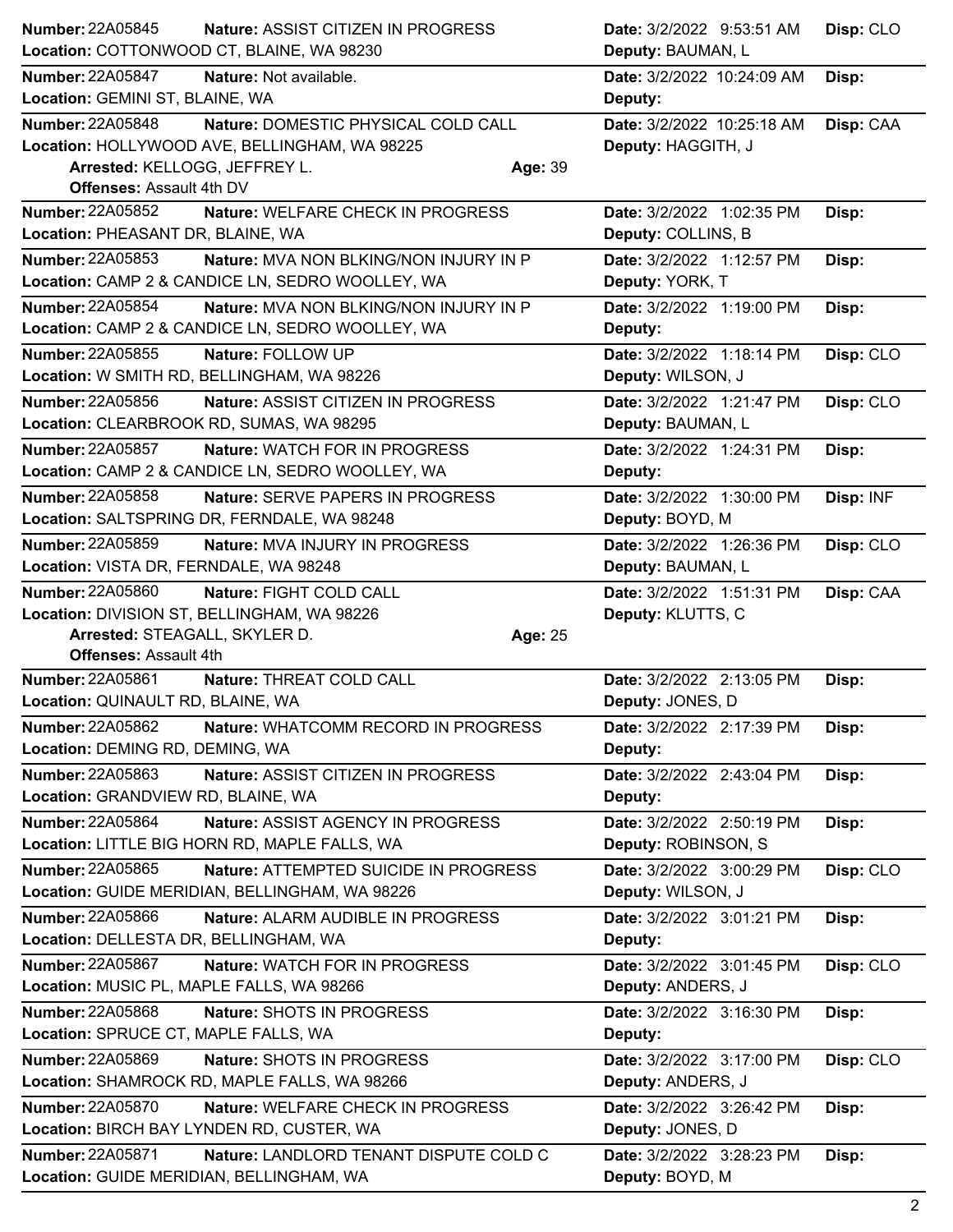| Number: 22A05873                          | Nature: WHATCOMM RECORD IN PROGRESS                  |         | Date: 3/2/2022 3:44:13 PM | Disp:     |
|-------------------------------------------|------------------------------------------------------|---------|---------------------------|-----------|
|                                           | Location: TUMBLING WATER DR, BELLINGHAM, WA          |         | Deputy:                   |           |
| <b>Number: 22A05874</b>                   | <b>Nature: IMPOUND PRIVATE IN PROGRESS</b>           |         | Date: 3/2/2022 3:57:08 PM | Disp:     |
| Location: GUIDE MERIDIAN, BELLINGHAM, WA  |                                                      |         | Deputy:                   |           |
| Number: 22A05875                          | Nature: COURT                                        |         | Date: 3/2/2022 4:03:30 PM | Disp: CAC |
| Location: GRAND AVE, BELLINGHAM, WA 98225 |                                                      |         | Deputy: OSWALT, B         |           |
| <b>Number: 22A05876</b>                   | Nature: COURT                                        |         | Date: 3/2/2022 4:03:36 PM | Disp: CAA |
| Location: GRAND AVE, BELLINGHAM, WA 98225 |                                                      |         | Deputy: OSWALT, B         |           |
| Arrested: LAWRENCE, TRACY A.              |                                                      | Age: 49 |                           |           |
| <b>Offenses: Court Commitment</b>         |                                                      |         |                           |           |
| <b>Number: 22A05877</b>                   | Nature: WATCH FOR IN PROGRESS                        |         | Date: 3/2/2022 4:04:52 PM | Disp:     |
|                                           | Location: BRUCE RD & BAY RD, FERNDALE, WA            |         | Deputy: JONES, D          |           |
| Number: 22A05878                          | Nature: HARASSMENT COLD CALL                         |         | Date: 3/2/2022 4:12:17 PM | Disp: CLO |
| Location: HATCHERY RD, DEMING, WA 98244   |                                                      |         | Deputy: ANDERS, J         |           |
| <b>Number: 22A05879</b>                   | <b>Nature: ASSIST CITIZEN IN PROGRESS</b>            |         | Date: 3/2/2022 4:14:10 PM | Disp: CLO |
| Location: ROB LEE DR, BLAINE, WA 98230    |                                                      |         | Deputy: WRIGHT, M         |           |
| <b>Number: 22A05880</b>                   | Nature: REFER TO WSP IN PROGRESS                     |         | Date: 3/2/2022 4:20:34 PM | Disp:     |
| Location: VALLEY HW, WA                   |                                                      |         | Deputy:                   |           |
| <b>Number: 22A05881</b>                   | Nature: REFER TO WSP IN PROGRESS                     |         | Date: 3/2/2022 4:23:29 PM | Disp:     |
| Location: VALLEY HW, WA                   |                                                      |         | Deputy:                   |           |
| <b>Number: 22A05882</b>                   | <b>Nature: WATCH FOR IN PROGRESS</b>                 |         | Date: 3/2/2022 4:45:54 PM | Disp:     |
|                                           | Location: LAKE WHATCOM BL, BELLINGHAM, WA            |         | Deputy:                   |           |
| <b>Number: 22A05883</b>                   | Nature: RUNAWAY COLD CALL                            |         | Date: 3/2/2022 4:46:28 PM | Disp: CLO |
|                                           | Location: VALLEY CREST WAY, BELLINGHAM, WA 98229     |         | Deputy: WRIGHT, M         |           |
| Number: 22A05885                          | Nature: SUSPICIOUS CIRCUMSTANCES IN PR               |         | Date: 3/2/2022 4:55:39 PM | Disp: CLO |
|                                           | Location: SHAMROCK RD, MAPLE FALLS, WA 98266         |         | Deputy: ANDERS, J         |           |
| Number: 22A05886                          | Nature: SUSPICIOUS PERSON IN PROGRESS                |         | Date: 3/2/2022 4:58:58 PM | Disp: CLO |
|                                           | Location: FLAIR VALLEY DR, MAPLE FALLS, WA 98266     |         | Deputy: ANDERS, J         |           |
| Number: 22A05887                          | Nature: WELFARE CHECK IN PROGRESS                    |         | Date: 3/2/2022 5:13:35 PM | Disp: CLO |
| Location: E POLE RD, EVERSON, WA 98247    |                                                      |         | Deputy: ASSINK, G         |           |
| Number: 22A05888                          | Nature: WELFARE CHECK IN PROGRESS                    |         | Date: 3/2/2022 5:24:43 PM | Disp: CLO |
| Location: MT BAKER HWY, DEMING, WA 98244  |                                                      |         | Deputy: KLUTTS, C         |           |
| Number: 22A05889                          | Nature: CASE NUMBER                                  |         | Date: 3/2/2022 5:35:58 PM | Disp:     |
| Location: GRAND AV, BELLINGHAM, WA        |                                                      |         | Deputy:                   |           |
| <b>Number: 22A05891</b>                   | Nature: SEX OFFENDER REGISTRATION                    |         | Date: 3/2/2022 6:08:03 PM | Disp: CLO |
|                                           | Location: HALVERSTICK RD, LYNDEN, WA 98264           |         | Deputy: STRAND, E         |           |
| <b>Number: 22A05892</b>                   | Nature: TRAFFIC HAZARD IN PROGRESS                   |         | Date: 3/2/2022 6:12:46 PM | Disp: CLO |
|                                           | Location: NORTHWEST DR, BELLINGHAM, WA 98226         |         | Deputy: WILSON, J         |           |
| <b>Number: 22A05893</b>                   | Nature: WELFARE CHECK IN PROGRESS                    |         | Date: 3/2/2022 6:26:25 PM | Disp: CLO |
| Location: BAYSHORE DR, BLAINE, WA 98230   |                                                      |         | Deputy: HIGH, M           |           |
| Number: 22A05895                          | Nature: REFER TO WSP IN PROGRESS                     |         | Date: 3/2/2022 7:12:25 PM | Disp:     |
|                                           | Location: NB I5 SO & BIRCH BAY LYNDEN RD, CUSTER, WA |         | Deputy:                   |           |
| Number: 22A05896                          | Nature: SHOTS IN PROGRESS                            |         | Date: 3/2/2022 7:41:54 PM | Disp: CLO |
|                                           | Location: MERCER AVE, BELLINGHAM, WA 98225           |         | Deputy: WILSON, J         |           |
| <b>Number: 22A05897</b>                   | Nature: SHOTS IN PROGRESS                            |         | Date: 3/2/2022 7:47:02 PM | Disp:     |
| Location: MARINE DR, BELLINGHAM, WA       |                                                      |         | Deputy:                   |           |
| <b>Number: 22A05898</b>                   | Nature: SEX OFFENDER REGISTRATION                    |         | Date: 3/2/2022 8:01:42 PM | Disp: CLO |
|                                           | Location: ENTERPRISE RD SPC 18, FERNDALE, WA 98248   |         | Deputy: HESTER, C         |           |